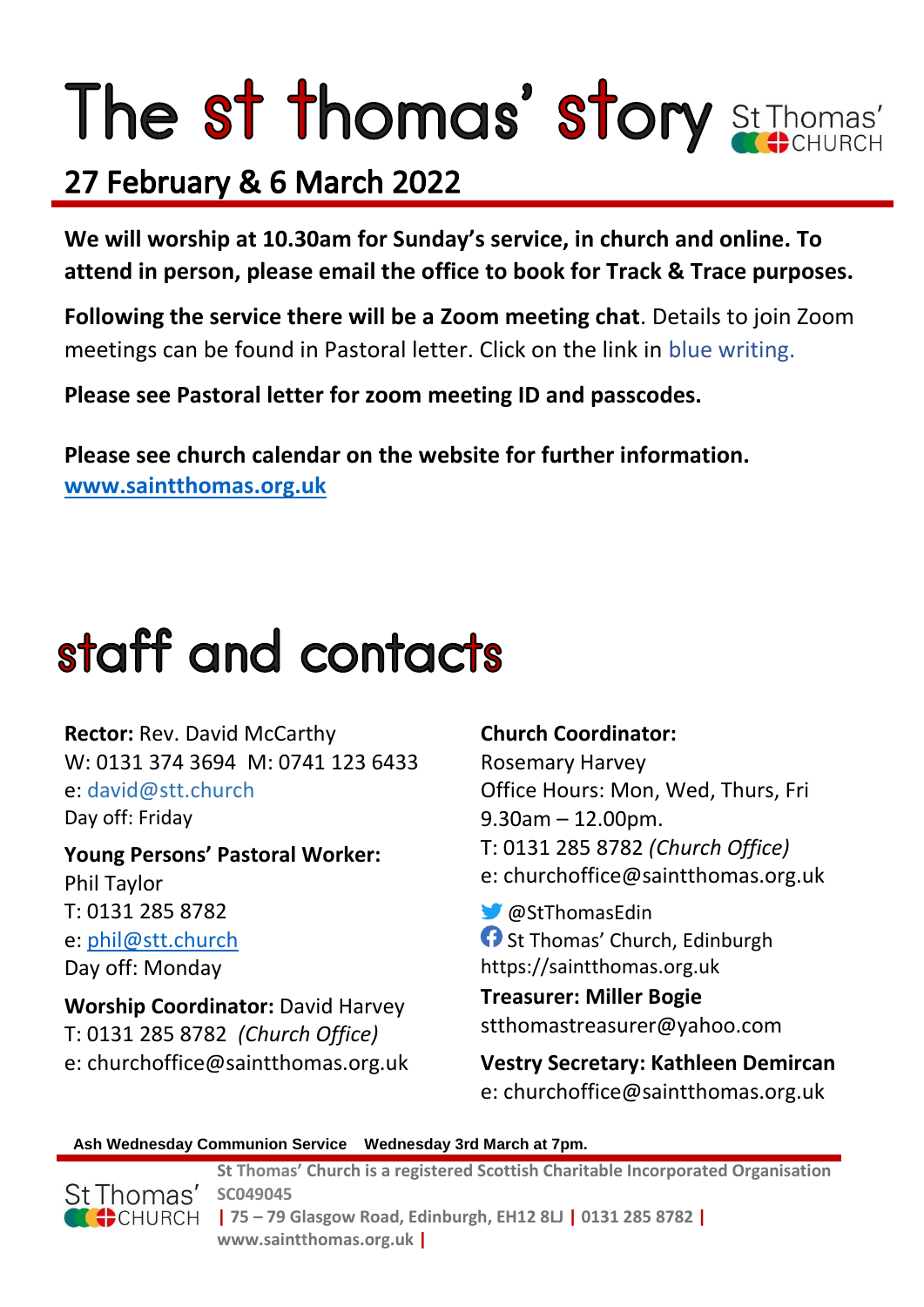#### **Ash Wednesday Communion Service** - **Wednesday 2nd March at 7pm.**

This Service will be both in Church and streamed On-Line.

To have Communion at home using the Communion packet, please take what you need from the table at the back of the Church today (Sunday 27th), or ask the Office to send to you in the usual way.

There is also the anointing with ashes at the Service.

#### **World Day of Prayer - Friday 4th March at 2pm**

*At* Carrick knowe Church of Scotland *Theme* is 'I have plans for you', written by Christian Women of UK. **Everyone is welcome**, for more information please contact Dorothy Martin at [Dotmartin1974@gmail.com](mailto:Dotmartin1974@gmail.com)

**Coming alongside people who have experienced loss:** it is hard to

know how to best love and support someone who is grieving the loss of a loved one or struggling with other forms of loss. If you would like to be better equipped, you are warmly invited to come along to a **half-day training session in St Thomas' Church Hall on 5 March 2022 from 10am – 1pm**, followed by lunch (bring and share or bring your own — depending on Covid regulations). Lynn Millar, Director of Counselling from the Wellness Centre in Balerno, will help us sharpening our listening skills and show compassion and kindness to those who are grieving. If you are interested, please get in touch with Kerstin Prill.

**Mission to Seafarers Scotland** have sent a letter to say a large **THANK YOU** to all the Beanie Hat Knitters. The letter is displayed in the church corridor. The Seafarers were so appreciative of this gift of love before Christmas. Many of them could not be in touch with their families at that time.

**Please continue to knit** these gifts of love – they are always needed by the Revd. Tim Tunley. Patterns (if needed) are available from the church office, where completed hats can be left for Sue Gordon. *Thank you.*

Clothes needed for the **Care Van**, men's trousers, small sizes. Please leave any donations at the church office. *Thank you.*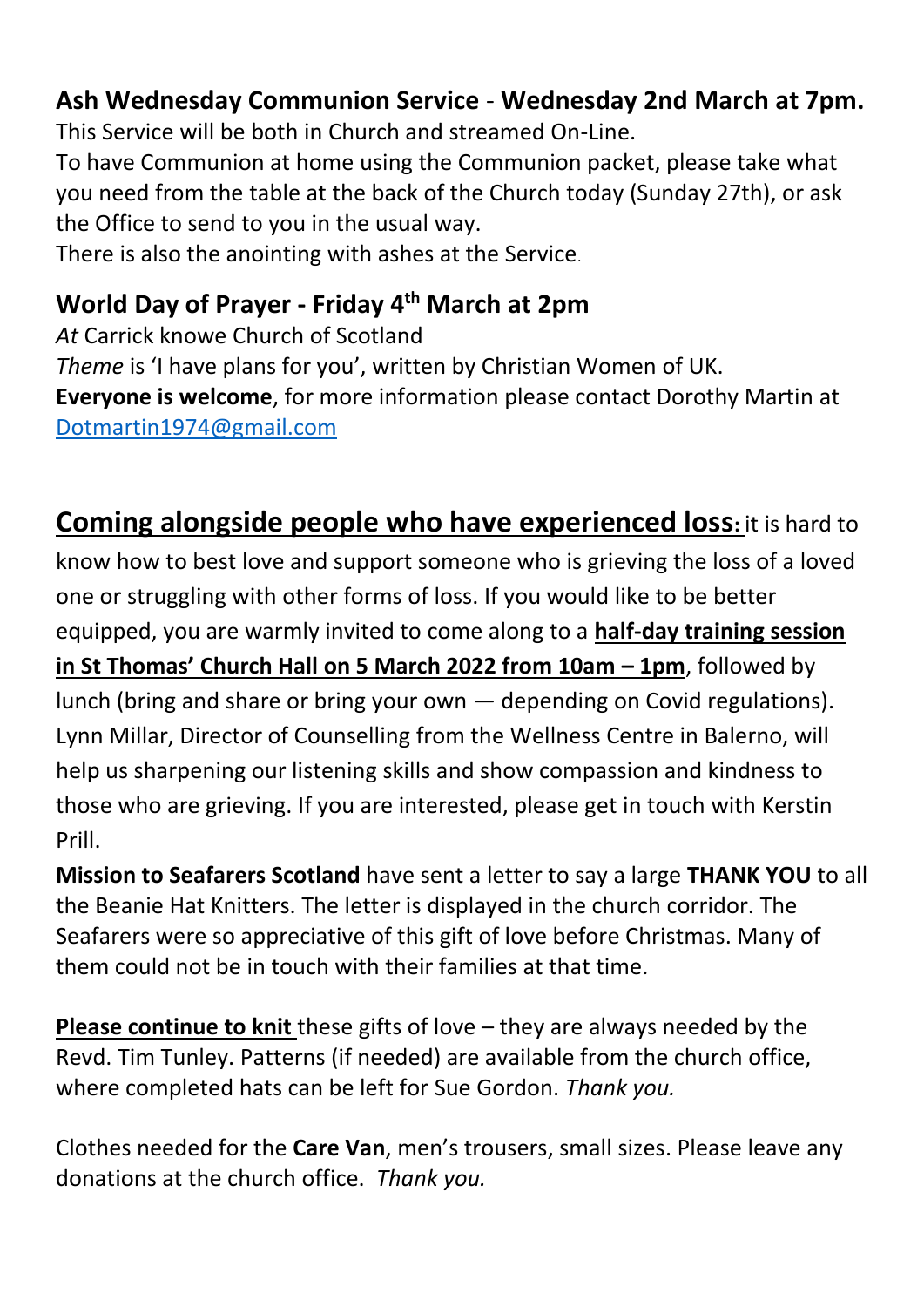#### **Sunday 27 February 2022**

#### **to**

#### **Sunday 13 March 2022**

Sunday worship and some other events are available online at:

<https://www.facebook.com/stthomasedin>

<https://www.youtube.com/channel/UC1r0Eq3PqBmxioDssYXCbGQ>

<https://www.twitter.com/StThomasEdin>

**Sunday 27 February**

**@ 10.30am Service – Peter Barber is preaching.**

**Post Worship Chat -**"Zoom" meeting details in Pastoral letter.

**@ 6.30pm – 7pm "Zoom" Prayer Base**

**Monday 28 February**

**@ 4pm – 'Rooted' Bible Study "Zoom" meeting, details in Pastoral letter**

#### **Tuesday 1 March**

**@ 10am – Toddler group meet in the Gyle hall, contact Hilary Robinson for details.**

#### **Wednesday 2 March**

**@ 2pm – 'Rooted' Bible Study - in person meeting, details in Pastoral letter. @ 7pm – Ash Wednesday Service – in person and online, details in Pastoral letter.**

#### **Thursday 3 March**

**@10.30am - Coffee Plus meeting in the main hall.**

#### **Saturday 5 March**

**@10am – Pastoral Care, training session, contact Kerstin Prill for more details.**

#### **Sunday 6 March**

**@ 10.30am morning service, David McCarthy is preaching. Post-Worship Chat -** "Zoom" meeting details in Pastoral letter. **@ 6.30pm – 7pm "Zoom" Prayer Base**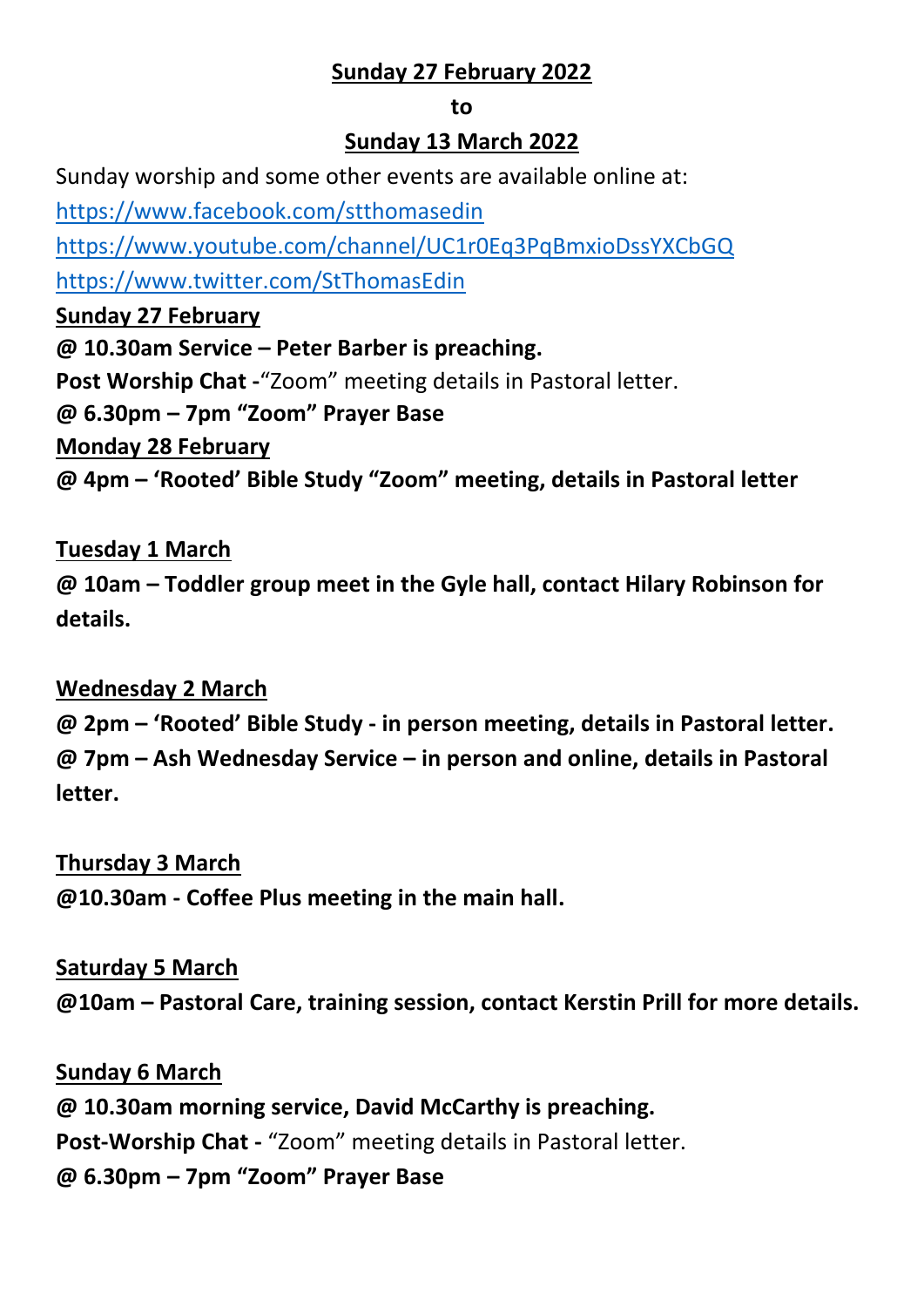#### **Monday 7 March**

**@ 4pm – 'Rooted' Bible Study "Zoom" meeting, details in Pastoral letter**

#### **Tuesday 8 March**

**@ 10am – Toddler group meet in the Gyle hall, contact Hilary Robinson for details.**

#### **Wednesday 9 March**

**@ 2pm – 'Rooted' Bible Study - in person meeting, details in Pastoral letter. @ 2pm – 'Grounded' Bible Study - in person meeting, details in Pastoral letter. Thursday 10 March @10.30am - Coffee Plus meeting in the main hall.**

**Sunday 13 March @ 10.30am morning service, David McCarthy is preaching. Post-Worship Chat -** "Zoom" meeting details in Pastoral letter. **@ 6.30pm – 7pm "Zoom" Prayer Base**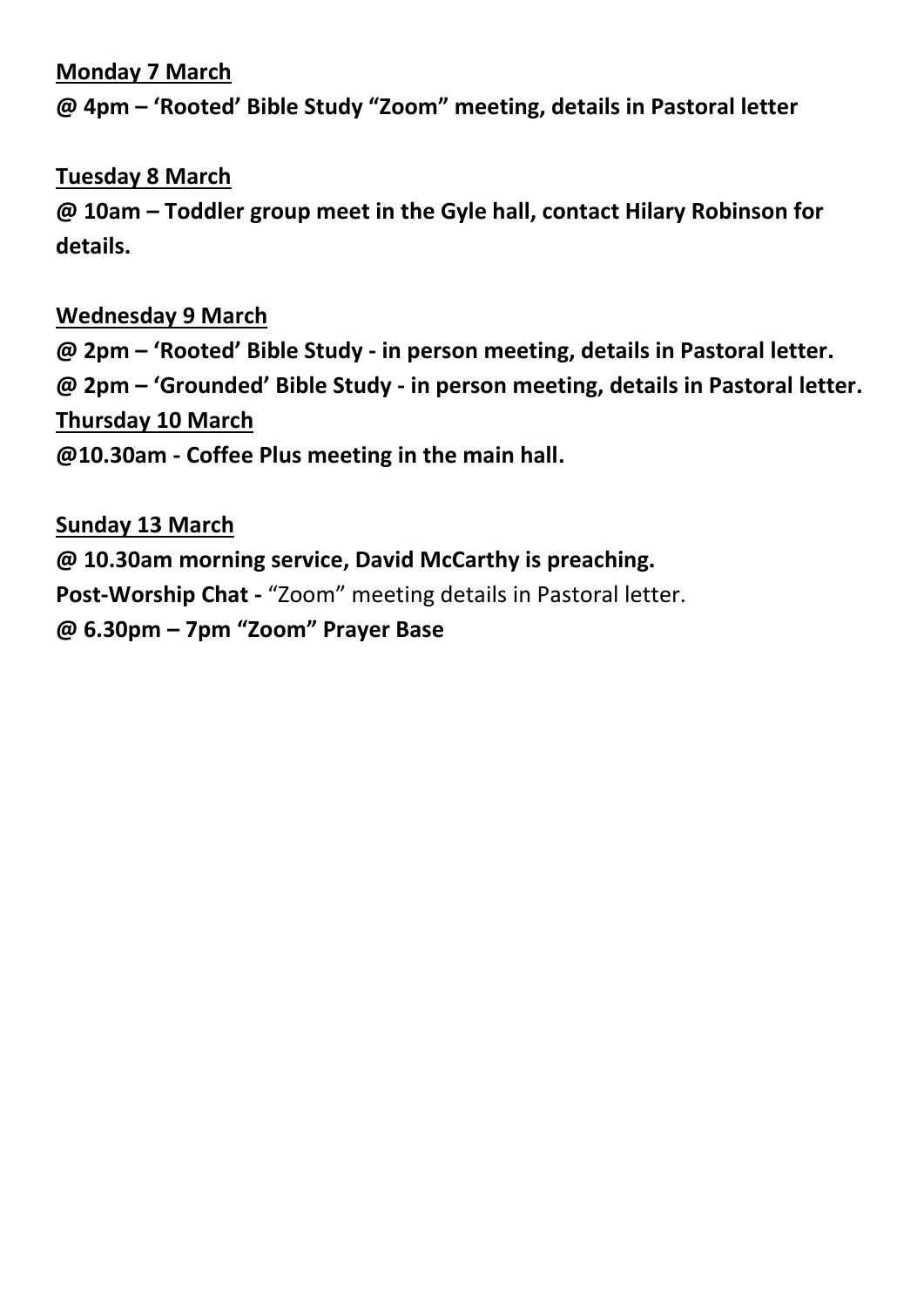## for our prayer

#### **For possibilities**:

- Give thanks that the trustees of **TOR Christian Foundation** have been led to support our proposal to appoint a **Chaplain for Older People** role. Pray as we seek the best person to fill this role.
- Give thanks that St Ts' is **being used as a polling station in the May local council elections**. Pray that all those who come to vote will see or hear something of God's love while they are in the building that day.
- Riding Lights Theatre Company and 'Home for Good' using the church as a venue on Thursday 9 June?
- The Corstorphine Fair taking place Saturday 4 June.
- A 'Family Fun Day' in June organised by St Ts'?

For **those who are fearful:** especially those who are worried about making ends meet. For provision, compassion, and hope.

**The Ukraine & Russia:** that Russia will be stopped from further invasion of the Ukraine's territory, a united global response and that the conflict does not escalate beyond the borders of the Ukraine.

Pray for the **F@ST Club** on Friday afternoons — for good health for everyone and that there is growth.

#### Pray for healing for:

**David Harvey**, whose struggle with pain from his damaged shoulder is ongoing. **Ian Murray**, in hospital awaiting the fitting of a pacemaker.

Pray for **Mandy Lines** (wife of our bishop, **Andy**) who underwent a stem cell transplant this week and is in isolation. That this treatment will be effective and bring healing. Pray too that the time apart will not be too difficult.